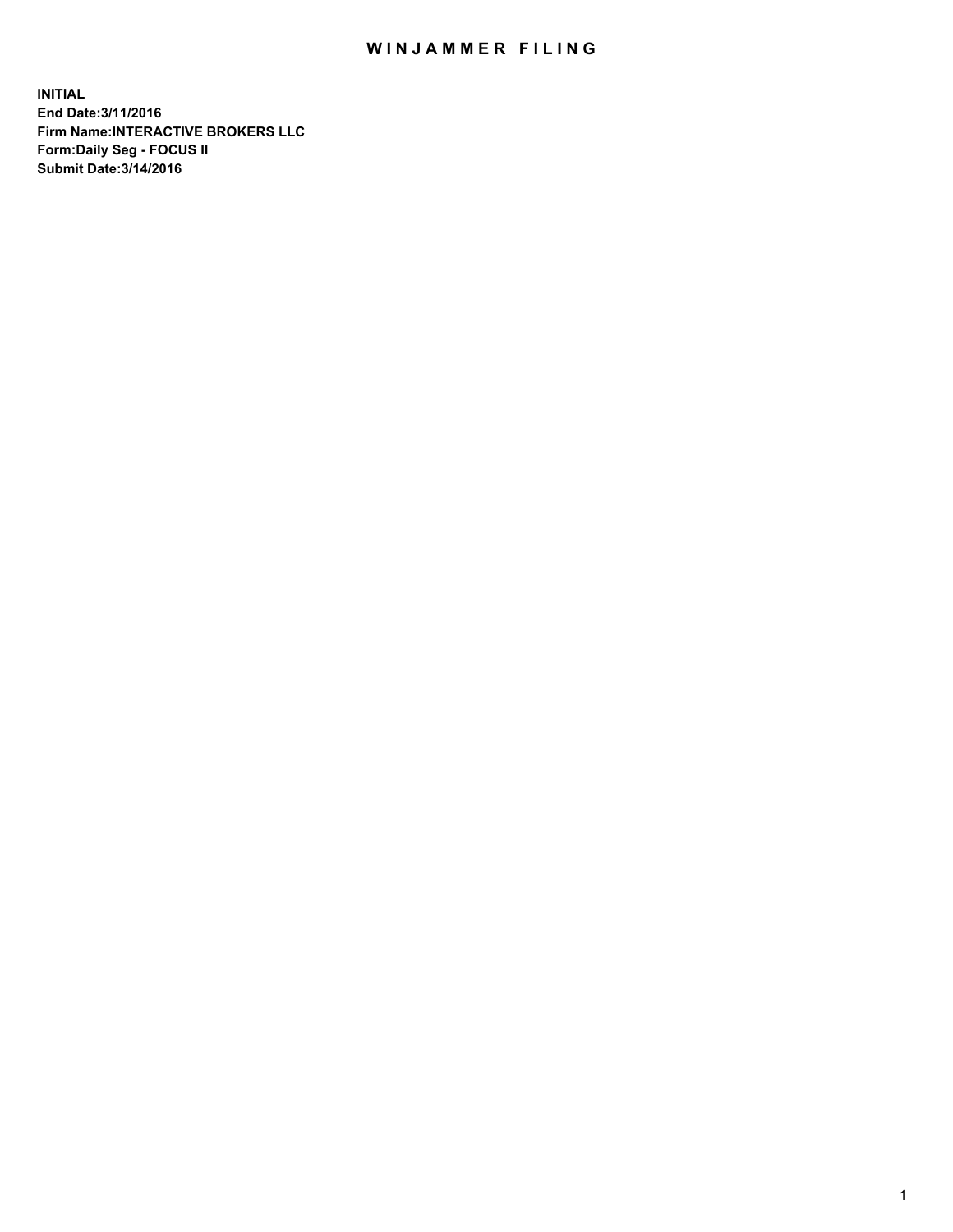## **INITIAL End Date:3/11/2016 Firm Name:INTERACTIVE BROKERS LLC Form:Daily Seg - FOCUS II Submit Date:3/14/2016 Daily Segregation - Cover Page**

| Name of Company<br><b>Contact Name</b><br><b>Contact Phone Number</b><br><b>Contact Email Address</b>                                                                                                                                                                                                                          | <b>INTERACTIVE BROKERS LLC</b><br><b>Alex Parker</b><br>203-618-7738<br>aparker@interactivebrokers.com |
|--------------------------------------------------------------------------------------------------------------------------------------------------------------------------------------------------------------------------------------------------------------------------------------------------------------------------------|--------------------------------------------------------------------------------------------------------|
| FCM's Customer Segregated Funds Residual Interest Target (choose one):<br>a. Minimum dollar amount: ; or<br>b. Minimum percentage of customer segregated funds required:%; or<br>c. Dollar amount range between: and; or<br>d. Percentage range of customer segregated funds required between:% and%.                          | <u>0</u><br>155,000,000 245,000,000<br><u>00</u>                                                       |
| FCM's Customer Secured Amount Funds Residual Interest Target (choose one):<br>a. Minimum dollar amount: ; or<br>b. Minimum percentage of customer secured funds required:%; or<br>c. Dollar amount range between: and; or<br>d. Percentage range of customer secured funds required between:% and%.                            | <u>0</u><br>80,000,000 120,000,000<br><u>00</u>                                                        |
| FCM's Cleared Swaps Customer Collateral Residual Interest Target (choose one):<br>a. Minimum dollar amount: ; or<br>b. Minimum percentage of cleared swaps customer collateral required:% ; or<br>c. Dollar amount range between: and; or<br>d. Percentage range of cleared swaps customer collateral required between:% and%. | <u>0</u><br>0 <sub>0</sub><br>0 <sub>0</sub>                                                           |

Attach supporting documents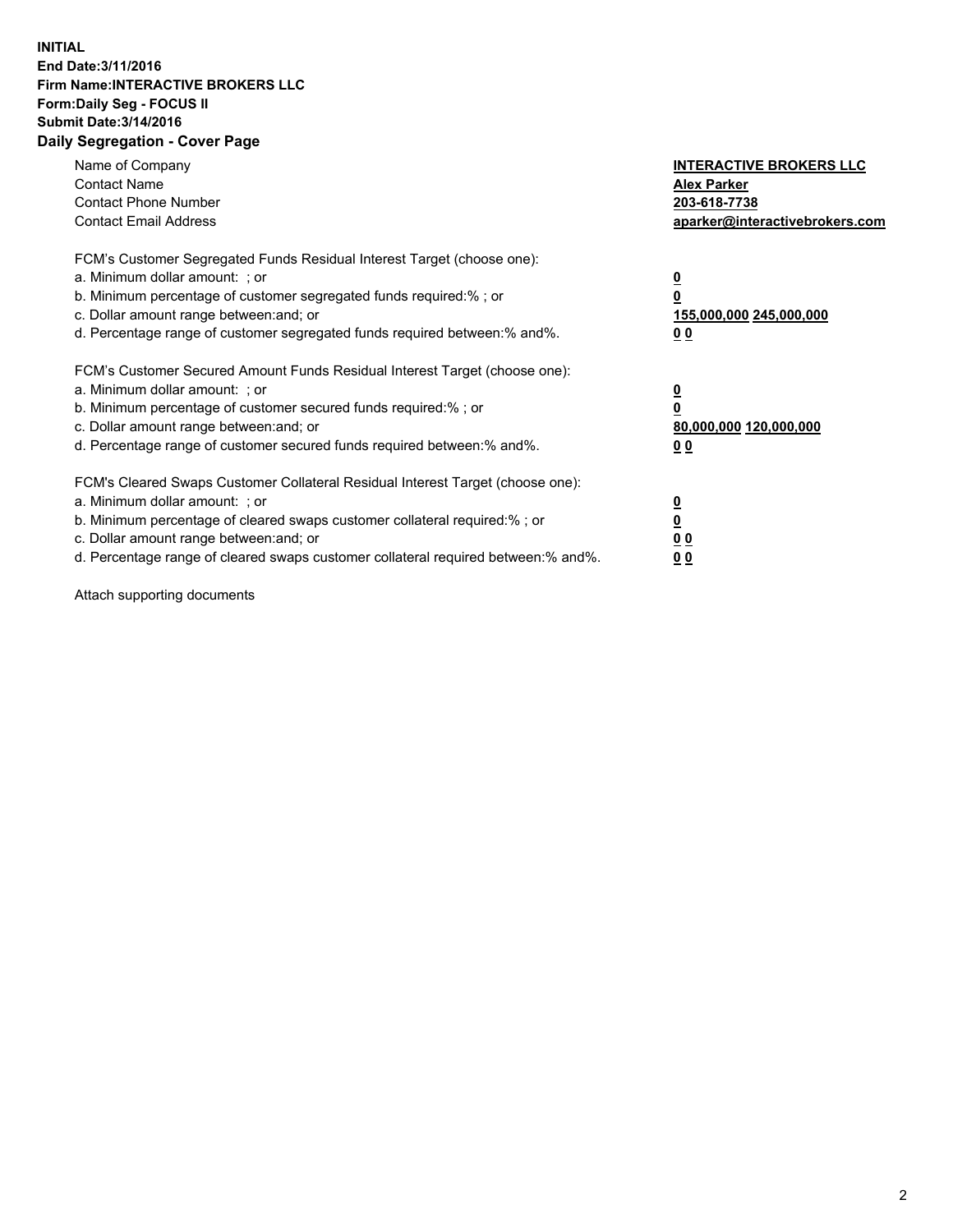## **INITIAL End Date:3/11/2016 Firm Name:INTERACTIVE BROKERS LLC Form:Daily Seg - FOCUS II Submit Date:3/14/2016 Daily Segregation - Secured Amounts**

|     | Daily Jegregation - Jeculed Aniounts                                                        |                                  |
|-----|---------------------------------------------------------------------------------------------|----------------------------------|
|     | Foreign Futures and Foreign Options Secured Amounts                                         |                                  |
|     | Amount required to be set aside pursuant to law, rule or regulation of a foreign            | $0$ [7305]                       |
|     | government or a rule of a self-regulatory organization authorized thereunder                |                                  |
| 1.  | Net ledger balance - Foreign Futures and Foreign Option Trading - All Customers             |                                  |
|     | A. Cash                                                                                     | 278,688,366 [7315]               |
|     | B. Securities (at market)                                                                   | 0 [7317]                         |
| 2.  | Net unrealized profit (loss) in open futures contracts traded on a foreign board of trade   | -12,032,714 [7325]               |
| 3.  | Exchange traded options                                                                     |                                  |
|     | a. Market value of open option contracts purchased on a foreign board of trade              | <b>74,887</b> [7335]             |
|     | b. Market value of open contracts granted (sold) on a foreign board of trade                | $-63,053$ [7337]                 |
| 4.  | Net equity (deficit) (add lines 1. 2. and 3.)                                               | 266,667,486 [7345]               |
| 5.  | Account liquidating to a deficit and account with a debit balances - gross amount           | 5,741,008 [7351]                 |
|     | Less: amount offset by customer owned securities                                            | 0 [7352] 5,741,008 [7354]        |
| 6.  | Amount required to be set aside as the secured amount - Net Liquidating Equity              | 272,408,494 [7355]               |
|     | Method (add lines 4 and 5)                                                                  |                                  |
| 7.  | Greater of amount required to be set aside pursuant to foreign jurisdiction (above) or line | 272,408,494 [7360]               |
|     | 6.                                                                                          |                                  |
|     | FUNDS DEPOSITED IN SEPARATE REGULATION 30.7 ACCOUNTS                                        |                                  |
| 1.  | Cash in banks                                                                               |                                  |
|     | A. Banks located in the United States                                                       | $0$ [7500]                       |
|     | B. Other banks qualified under Regulation 30.7                                              | 0 [7520] 0 [7530]                |
| 2.  | Securities                                                                                  |                                  |
|     | A. In safekeeping with banks located in the United States                                   | 335,478,669 [7540]               |
|     | B. In safekeeping with other banks qualified under Regulation 30.7                          | 0 [7560] 335,478,669 [7570]      |
| 3.  | Equities with registered futures commission merchants                                       |                                  |
|     | A. Cash                                                                                     | $0$ [7580]                       |
|     | <b>B.</b> Securities                                                                        | $0$ [7590]                       |
|     | C. Unrealized gain (loss) on open futures contracts                                         | $0$ [7600]                       |
|     | D. Value of long option contracts                                                           | $0$ [7610]                       |
|     | E. Value of short option contracts                                                          |                                  |
| 4.  | Amounts held by clearing organizations of foreign boards of trade                           | 0 [7615] 0 [7620]                |
|     | A. Cash                                                                                     |                                  |
|     | <b>B.</b> Securities                                                                        | $0$ [7640]<br>$0$ [7650]         |
|     |                                                                                             |                                  |
|     | C. Amount due to (from) clearing organization - daily variation                             | $0$ [7660]                       |
|     | D. Value of long option contracts<br>E. Value of short option contracts                     | $0$ [7670]                       |
|     |                                                                                             | 0 [7675] 0 [7680]                |
| 5.  | Amounts held by members of foreign boards of trade                                          |                                  |
|     | A. Cash                                                                                     | 72,991,583 [7700]                |
|     | <b>B.</b> Securities                                                                        | $0$ [7710]                       |
|     | C. Unrealized gain (loss) on open futures contracts                                         | -5,437,875 [7720]                |
|     | D. Value of long option contracts                                                           | 74,889 [7730]                    |
|     | E. Value of short option contracts                                                          | -63,054 [7735] 67,565,543 [7740] |
| 6.  | Amounts with other depositories designated by a foreign board of trade                      | 0 [7760]                         |
| 7.  | Segregated funds on hand                                                                    | $0$ [7765]                       |
| 8.  | Total funds in separate section 30.7 accounts                                               | 403,044,212 [7770]               |
| 9.  | Excess (deficiency) Set Aside for Secured Amount (subtract line 7 Secured Statement         | 130,635,718 [7380]               |
|     | Page 1 from Line 8)                                                                         |                                  |
| 10. | Management Target Amount for Excess funds in separate section 30.7 accounts                 | 80,000,000 [7780]                |
| 11. | Excess (deficiency) funds in separate 30.7 accounts over (under) Management Target          | 50,635,718 [7785]                |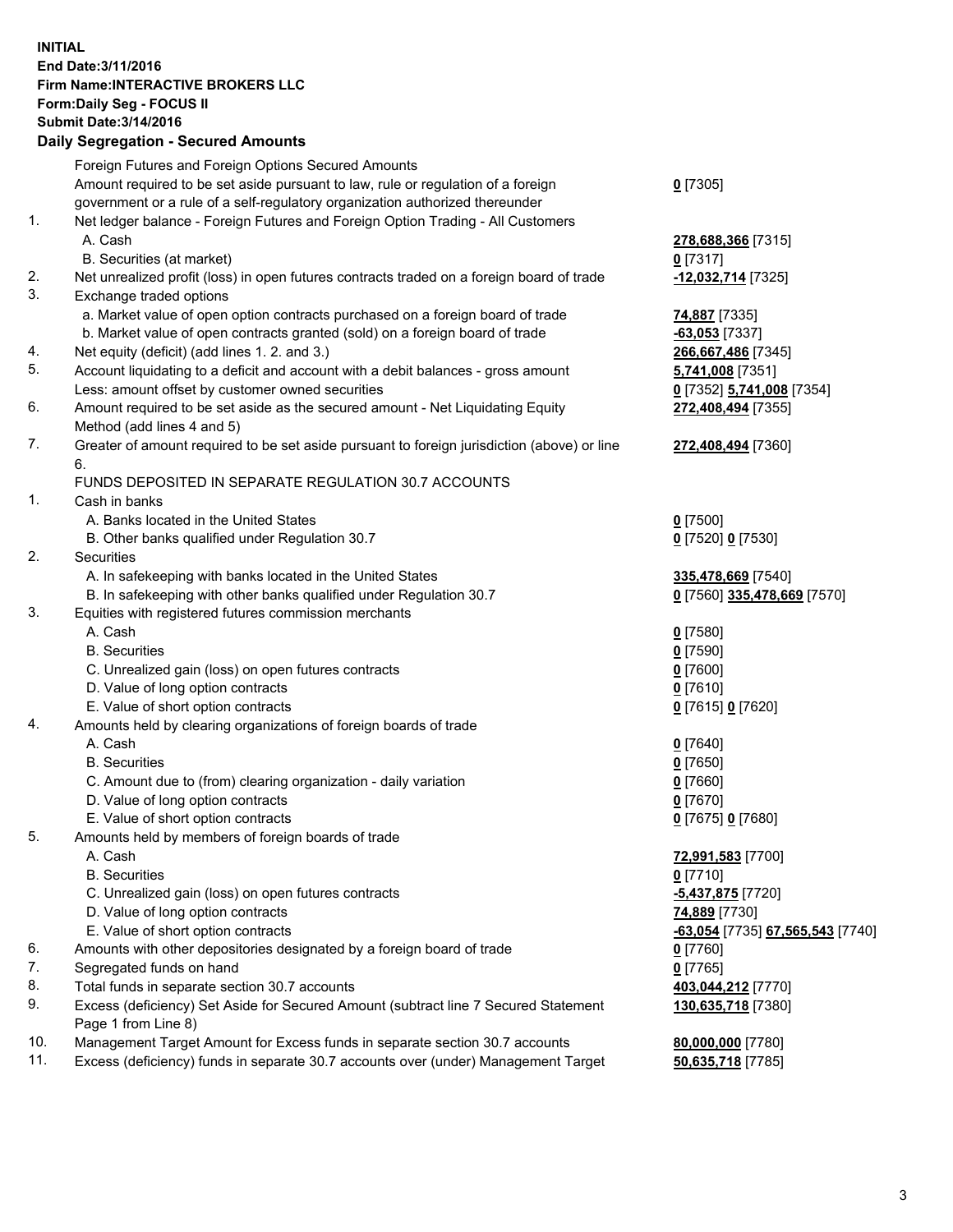**INITIAL End Date:3/11/2016 Firm Name:INTERACTIVE BROKERS LLC Form:Daily Seg - FOCUS II Submit Date:3/14/2016 Daily Segregation - Segregation Statement** SEGREGATION REQUIREMENTS(Section 4d(2) of the CEAct) 1. Net ledger balance A. Cash **2,759,277,304** [7010] B. Securities (at market) **0** [7020] 2. Net unrealized profit (loss) in open futures contracts traded on a contract market **-100,252,687** [7030] 3. Exchange traded options A. Add market value of open option contracts purchased on a contract market **147,113,250** [7032] B. Deduct market value of open option contracts granted (sold) on a contract market **-222,426,287** [7033] 4. Net equity (deficit) (add lines 1, 2 and 3) **2,583,711,580** [7040] 5. Accounts liquidating to a deficit and accounts with debit balances - gross amount **170,740** [7045] Less: amount offset by customer securities **0** [7047] **170,740** [7050] 6. Amount required to be segregated (add lines 4 and 5) **2,583,882,320** [7060] FUNDS IN SEGREGATED ACCOUNTS 7. Deposited in segregated funds bank accounts A. Cash **188,731,367** [7070] B. Securities representing investments of customers' funds (at market) **1,557,710,599** [7080] C. Securities held for particular customers or option customers in lieu of cash (at market) **0** [7090] 8. Margins on deposit with derivatives clearing organizations of contract markets A. Cash **38,268,983** [7100] B. Securities representing investments of customers' funds (at market) **1,075,348,478** [7110] C. Securities held for particular customers or option customers in lieu of cash (at market) **0** [7120] 9. Net settlement from (to) derivatives clearing organizations of contract markets **-11,995,379** [7130] 10. Exchange traded options A. Value of open long option contracts **147,090,765** [7132] B. Value of open short option contracts **-222,403,027** [7133] 11. Net equities with other FCMs A. Net liquidating equity **0** [7140] B. Securities representing investments of customers' funds (at market) **0** [7160] C. Securities held for particular customers or option customers in lieu of cash (at market) **0** [7170] 12. Segregated funds on hand **0** [7150] 13. Total amount in segregation (add lines 7 through 12) **2,772,751,786** [7180] 14. Excess (deficiency) funds in segregation (subtract line 6 from line 13) **188,869,466** [7190] 15. Management Target Amount for Excess funds in segregation **155,000,000** [7194]

16. Excess (deficiency) funds in segregation over (under) Management Target Amount Excess

**33,869,466** [7198]